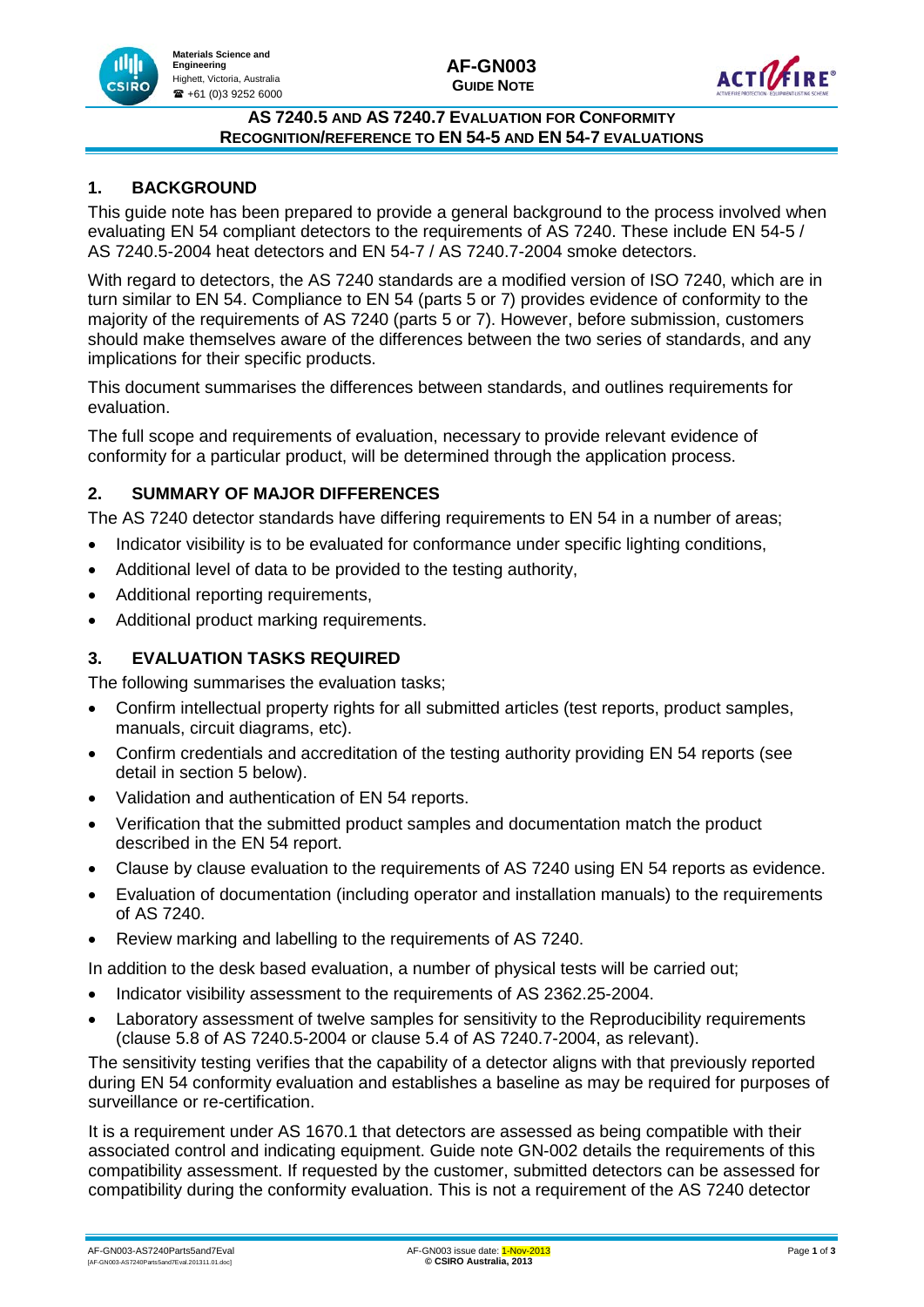standards, but removes the requirement for additional compatibility testing at a later date. Following successful completion of the evaluation, a report is prepared for each product.

# **4. SAMPLES REQUIRED FOR EVALUATION**

The following samples are required for evaluation;

- 12 samples of the detector as it will be available in Australia. These are used for sensitivity testing and indicator visibility assessment.
- At least one of the above samples is to be labelled as they will be supplied into Australia.
- Suitable control and indicating equipment to permit sensitivity and indicator visibility assessment. Note – for conventional type detectors, a General Purpose Indicating Panel (GPIP) may be suitable. Before proceeding this must be verified.

## **5. DOCUMENTATION REQUIRED FOR EVALUATION**

The following documents are required for evaluation;

- Operators/User manual
- Installation/Commissioning manual
- Technical/Maintenance manual
- Circuit Schematics
- Printed Circuit Board layouts
- Parts list or bill of materials
- Appropriately accredited EN 54-5 and/or EN54-7 Test Report (in English language).

With specific regard to the submitted EN 54 report(s), the Building Code of Australia requires that reports are issued by a Registered Testing Authority. This is defined as an authority registered by the National Association of Testing Authorities (NATA) in Australia, or an organisation outside of Australia recognised by NATA through a Mutual Recognition Agreement. For a detailed list of organisations, please visit the NATA website (http://www.nata.com.au).

## **6. COMMON OVERSIGHTS AND ERRORS**

The evaluation of EN 54 detectors based on international laboratory reports can often be delayed due to simple oversights or errors in the submission. The following lists some of the common mistakes to avoid;

- Drawing and document versions do not match those listed in the supplied EN 54 compliance report. It is important to verify that the products being submitted for Australia match the detailed description given in the associated test report. Differences in the physical product and/or documentation (including changes to the revision/issue numbers) will need to be investigated.
- Marking of the sample does not match the requirements of the Australian Standard. AS 7240 is very specific in the marking labelling requirements; please review the submitted product against the requirements before submission.
- For ionisation type detectors, AS 7240 does not define any labelling requirement to warn that the device contains radioactive material. However, there are specific Australian requirements for the marking of ionisation detectors which must be met for the import of these products into Australia (refer to http://www.arpansa.gov.au for details).
- Reports provided are not from appropriately accredited testing authorities. Check the accreditation on the report against the list on the NATA website.
- Laboratory reports can be incomplete, or refer to other reports as a basis of compliance. When submitting EN 54 reports, please ensure that copies of any referenced reports are also included.